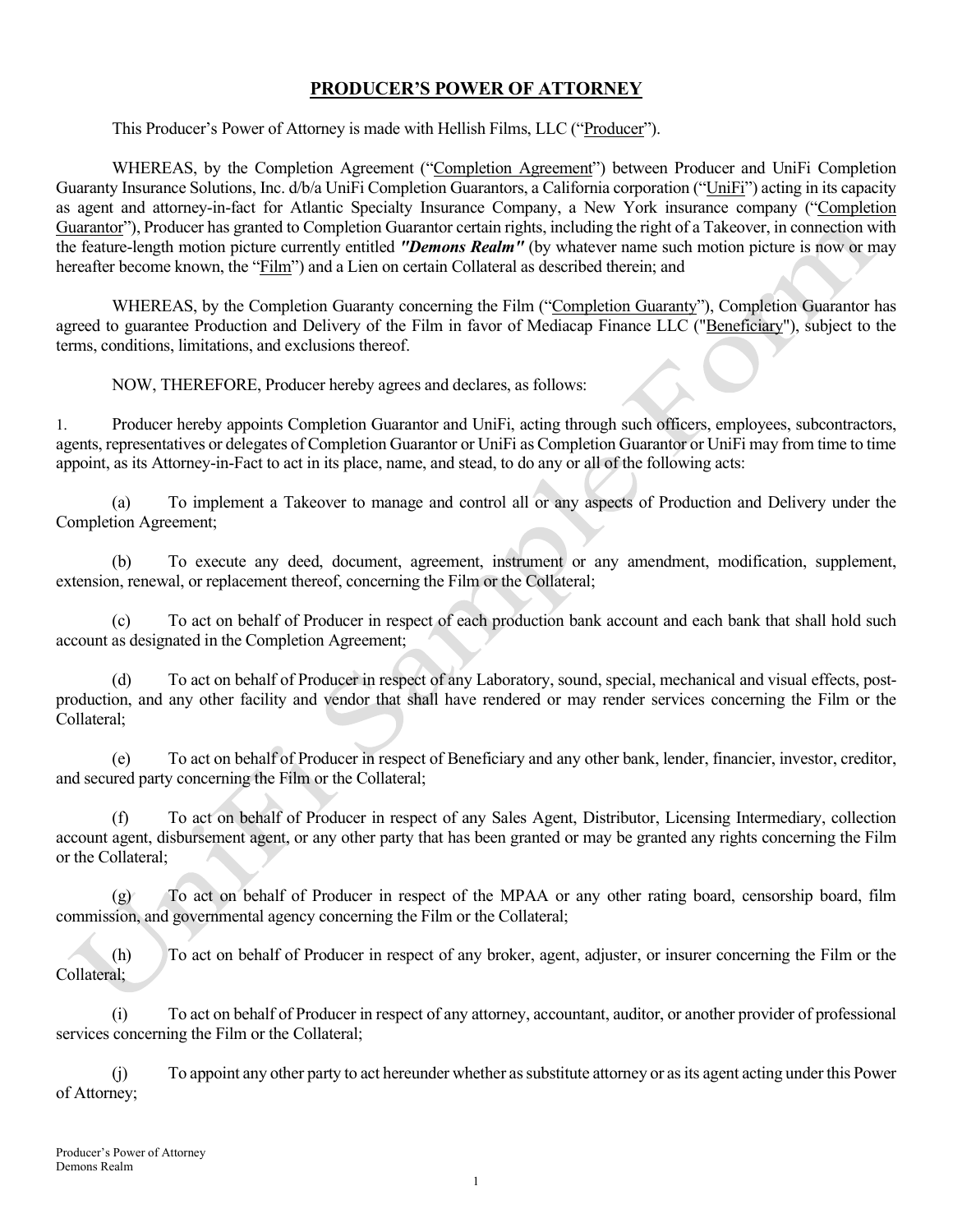(k) To exercise any right, remedy, power, and defense of Completion Guarantor under the Completion Agreement; and

(l) To generally do any other act and thing on Producer's behalf as effectively as if done by Producer itself concerning the Completion Agreement or in any way connected with the Film or the Collateral, including the issuance of directions and instructions to any employee or independent contractor of Producer, including the Director, Line Producer, Production Accountant, Post-production Supervisor and any other cast and crew member rending services concerning the Film.

2. All initially capitalized terms used but not defined herein shall have the meaning ascribed to such term in the Completion Agreement.

3. Producer hereby grants to Completion Guarantor and UniFi full authority to act in any manner both proper and necessary to exercise the foregoing powers and undertakes from time to time and at all times to ratify and affirm whatever Completion Guarantor or UniFi shall do or cause to be done under the authority or purported authority of this Producer's Power of Attorney.

4. This Producer's Power of Attorney is coupled with an interest and is irrevocable, but shall terminate upon the later of (a) the completion of Production and Delivery of the Film under the terms of the Completion Guaranty and the full satisfaction of Completion Guarantor's obligations thereunder and (b) Completion Guarantor's full recoupment of all Completion Sums that Completion Guarantor shall have advanced if any.

5. If two or more parties comprise Producer hereunder, then, except as may be specifically provided to the contrary herein or in the Completion Agreement, their respective obligations as Producer are joint and several. Completion Guarantor may proceed against any or either of them without having foreclosed on the Collateral or first instituted proceedings or made demand upon or against any or all others.

6. In the event this Producer's Power of Attorney is the act and appointment of more than a single party, it may be executed in counterparts.

IN WITNESS WHEREOF, this Producer's Power of Attorney is executed by the undersigned(s) effective as of the date of the Completion Agreement.

HELLISH FILMS, LLC ("Producer") a Georgia limited liability company

 $B$ y:  $\frac{F^2}{2}$   $\frac{F^2}{2}$   $\frac{F^2}{2}$   $\frac{F^2}{2}$   $\frac{F^2}{2}$   $\frac{F^2}{2}$   $\frac{F^2}{2}$   $\frac{F^2}{2}$   $\frac{F^2}{2}$   $\frac{F^2}{2}$   $\frac{F^2}{2}$   $\frac{F^2}{2}$   $\frac{F^2}{2}$   $\frac{F^2}{2}$   $\frac{F^2}{2}$   $\frac{F^2}{2}$   $\frac{F^2}{2}$   $\frac{F^2}{2}$ 

Its: An Authorized Signatory

Mailing Address:

Hellish Films, LLC 4942 High Point Rd NE Atlanta, Georgia 30342 Attention: Harris Jones Email: harris.jones@hellishfilmsllc.com